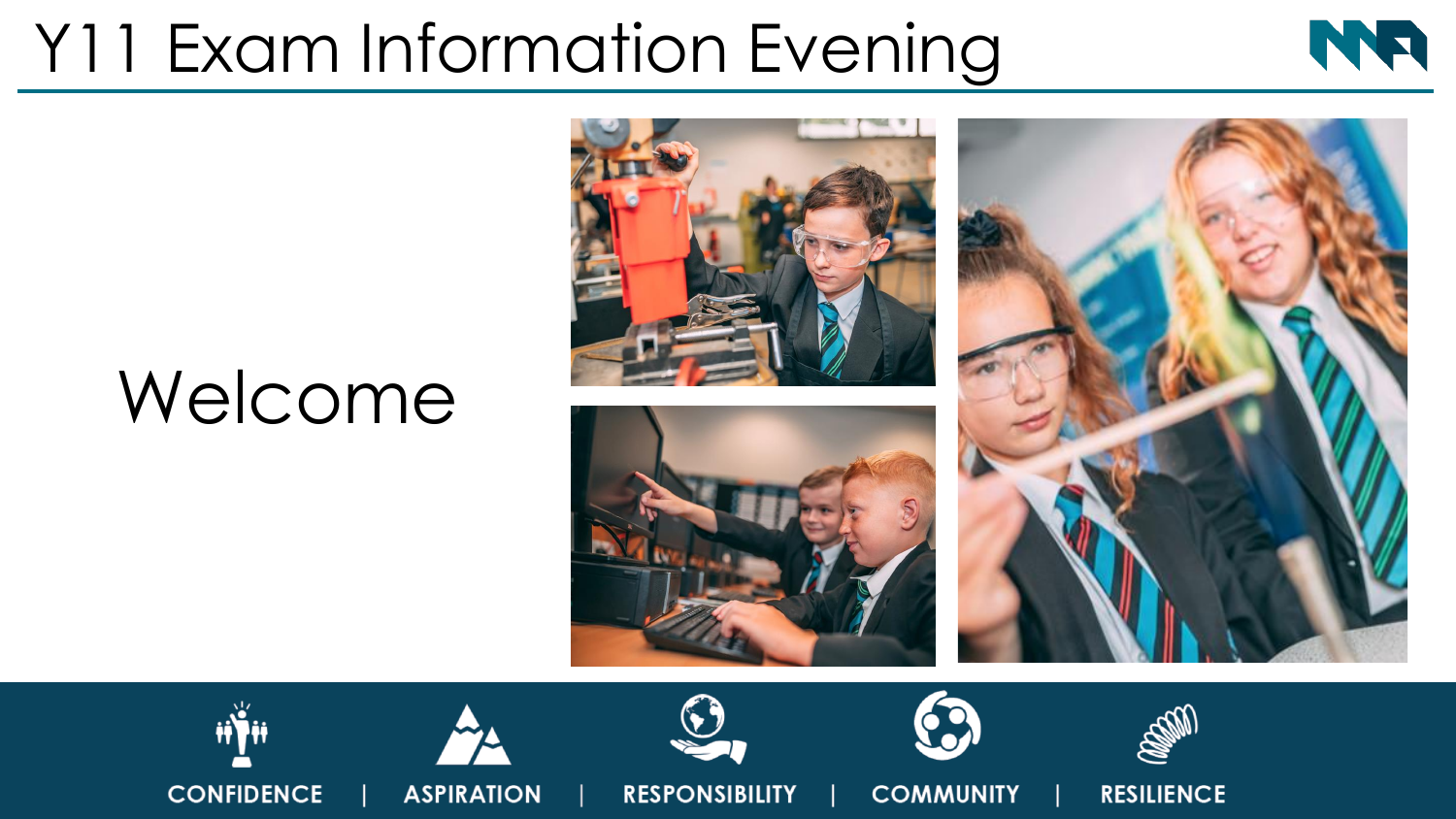## Y11 Exam Information Evening



**Mr Taylor (Senior Vice Principal) Mr Cooper (Assistant Vice Principal) Mrs Owen (Assistant Vice Principal)**

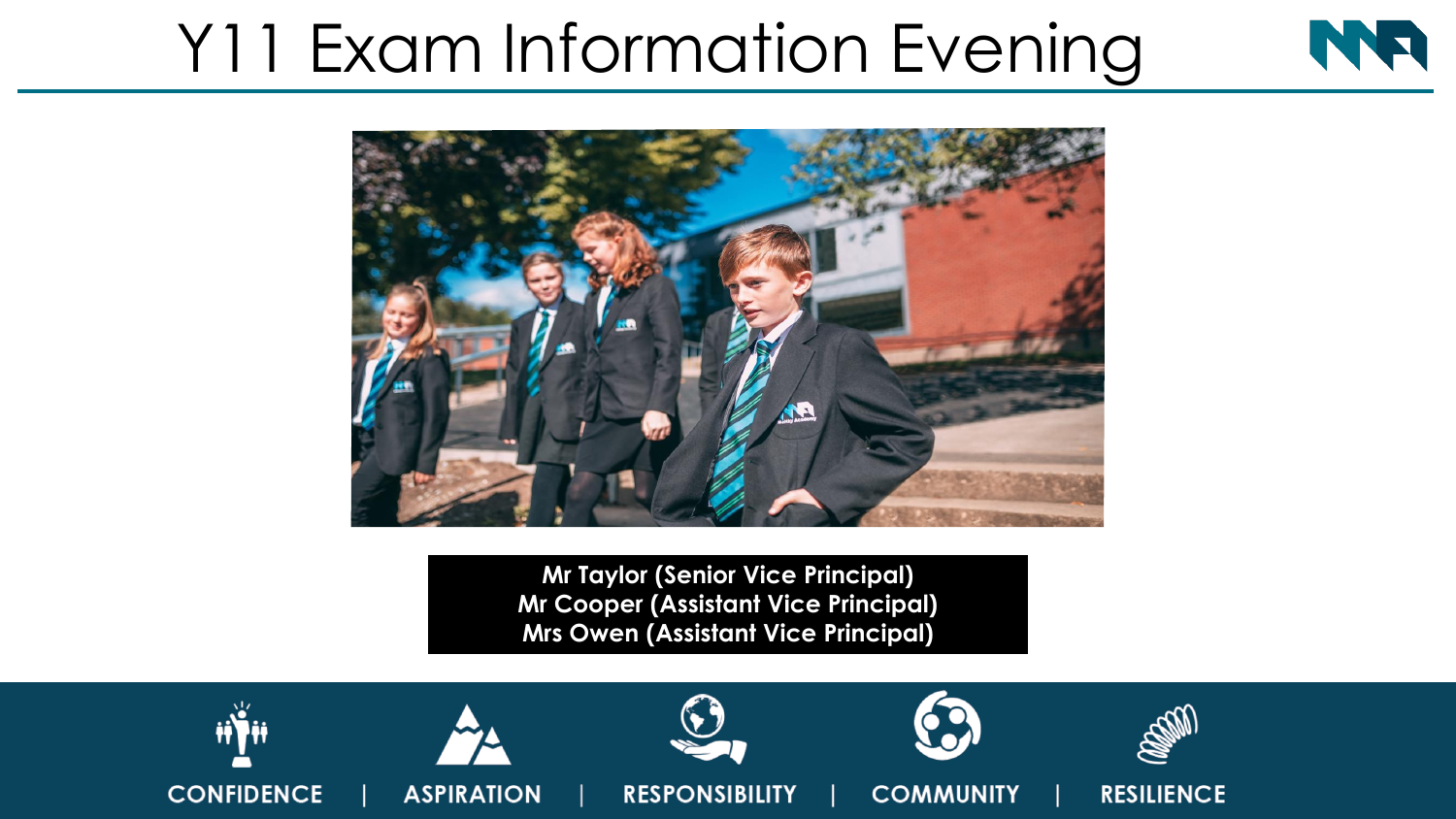

#### To share:

- the upcoming exam schedule
- the revision programme we are offering
- rewards with the revision programme
- exam regulations and what they mean to you
- identifying and managing stress
- support available to pupils

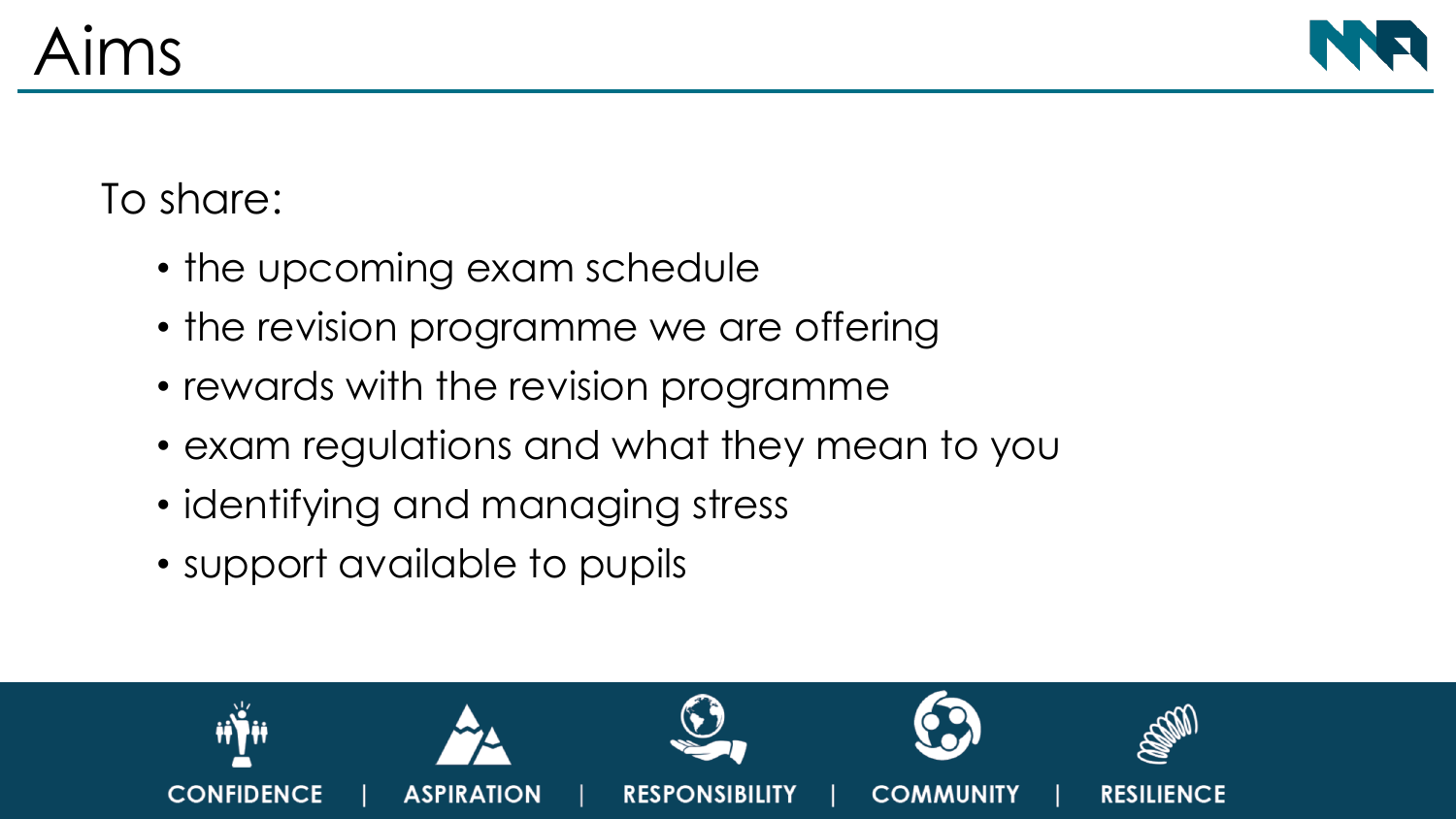### Our vision



We are committed to delivering exceptional learning experiences that enable all young people to thrive in a competitive world and lead successful and fulfilling lives

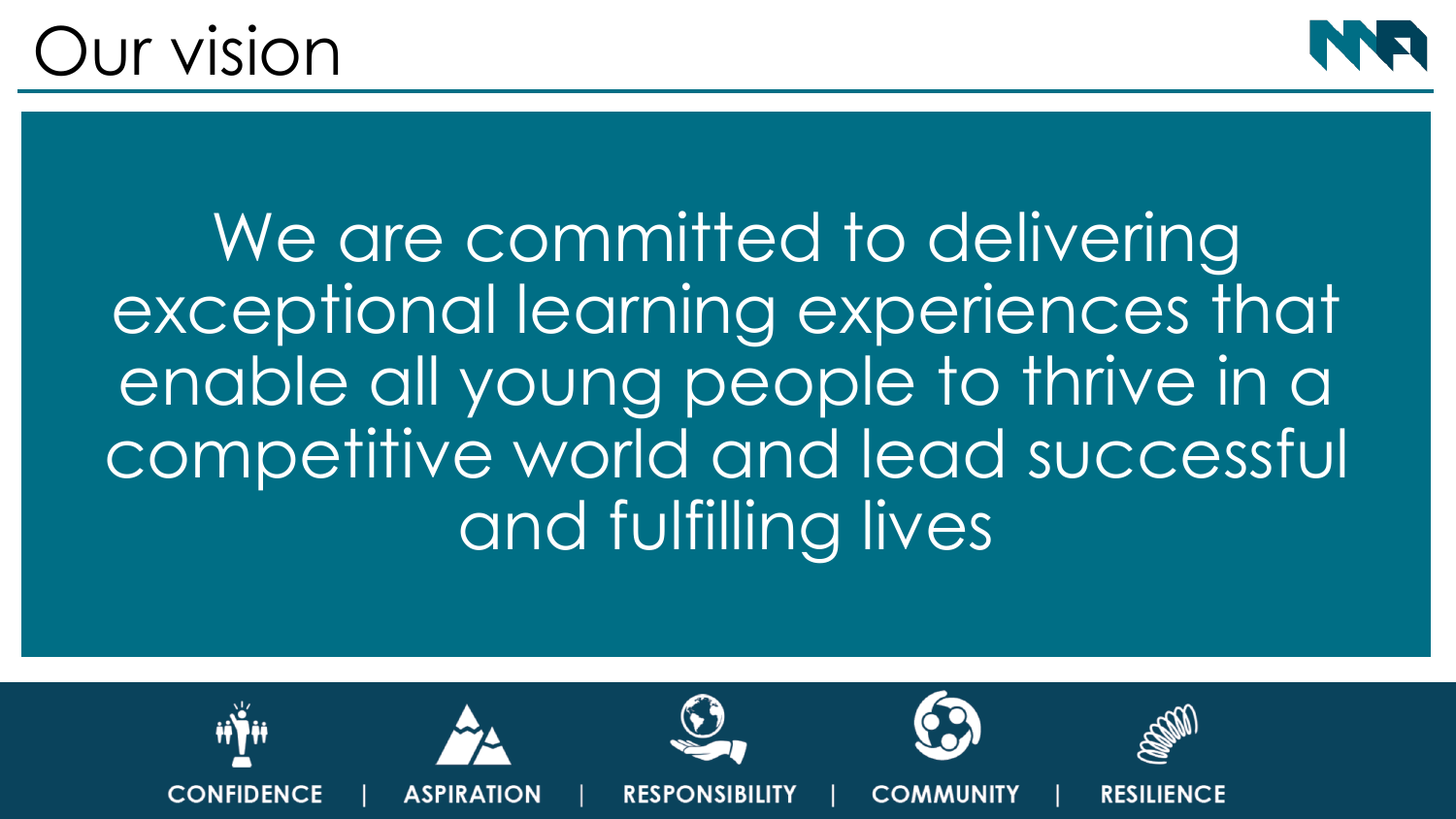

## We want **all** our students to leave Maltby Academy as '**good people**', who have **enjoyed** their journey and are armed with **excellent outcomes** ready for whatever is **next** for them.

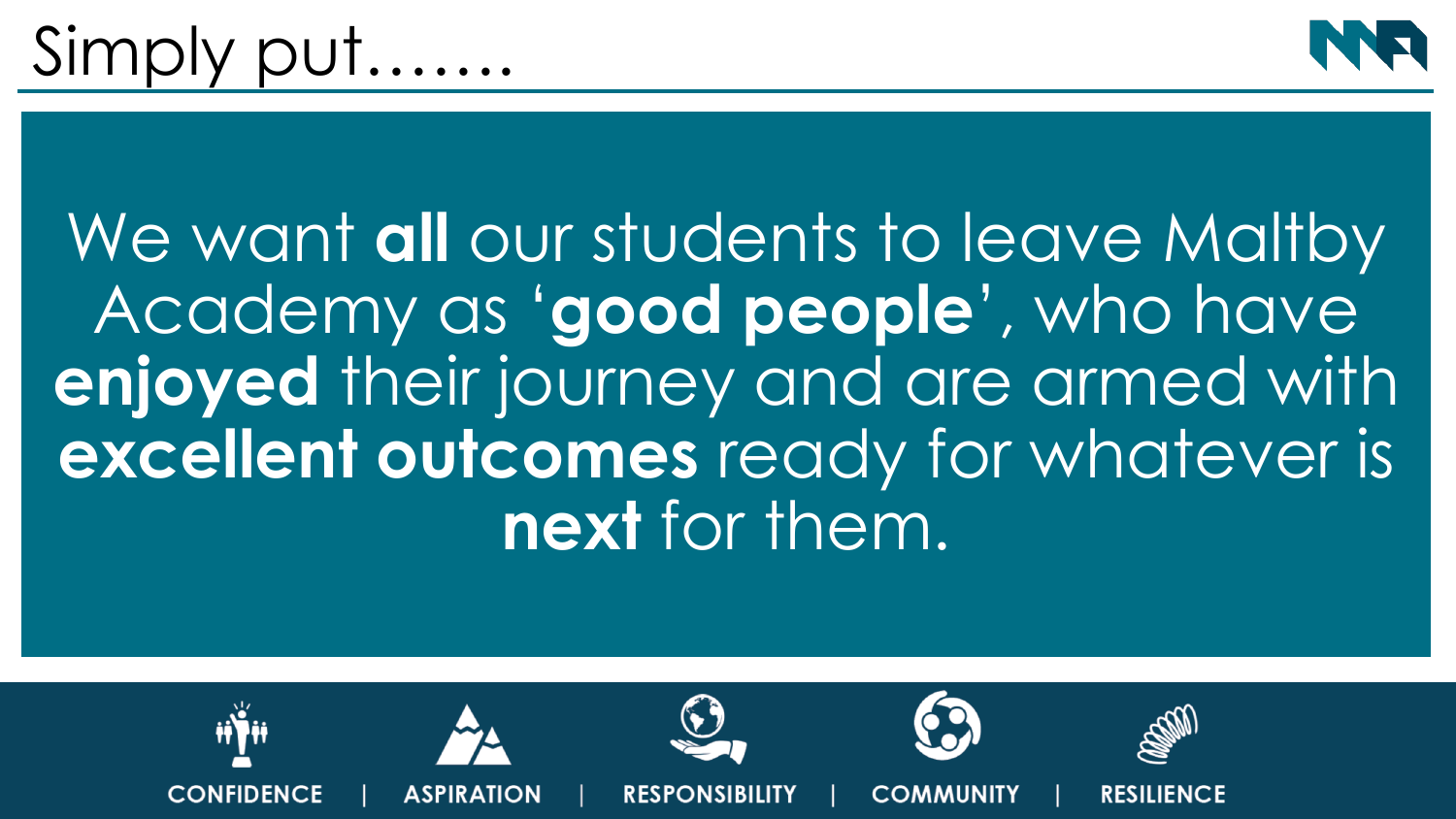### Extra sessions



|                             | Mon 9th May                              | Tue 10th May                                         | Wed 11th May                                   | Thu 12th May                         | Fri 13th May                             | Sat 14th May<br>Comp Sci & Sci<br>9:00-2:00       | Sun 15th May<br>Eng Lang<br>9:00-2:00               |
|-----------------------------|------------------------------------------|------------------------------------------------------|------------------------------------------------|--------------------------------------|------------------------------------------|---------------------------------------------------|-----------------------------------------------------|
|                             | Mon 16th May<br>Science<br>$2:30 - 4:30$ | Tue 17th May<br>Eng Lang<br>$2:30 - 4:30$            | Wed 18th May<br>History & Drama<br>$2:30-4:30$ | Thu 19th May<br>Maths<br>$2:30-4:30$ | Fri 20th May<br>Geography<br>$2:30-4:30$ | Sat 21st May<br>Geography<br>$9:00 - 2:00$ online | Sun 22nd May<br>Eng Lit<br>$2:00 - 2:00$            |
| Mor<br>Mor<br>Ge<br>$9 - 1$ |                                          |                                                      |                                                | Rewards                              |                                          |                                                   | 29th May<br>5th June<br>Eng Lit<br>$:00 - 2:00$     |
| Mor<br>Ge<br>Mor<br>Ge      |                                          |                                                      |                                                | Food                                 |                                          |                                                   | 12th June<br>ths & Sci<br>$.00 - 2:00$<br>19th June |
|                             | Mon 20th June<br>Science<br>$2:30-4:30$  | Tue 21st June<br><b>Further Maths</b><br>$2:30-4:30$ | Wed 22nd June<br>Science<br>$2:30 - 4:30$      | Thu 23rd June                        | Fri 24th June                            | Sat 25th June                                     | Sun 26th June                                       |
|                             |                                          |                                                      |                                                |                                      |                                          |                                                   |                                                     |
| <b>CONFIDENCE</b>           |                                          | <b>ASPIRATION</b>                                    |                                                | <b>RESPONSIBILITY</b>                |                                          | <b>COMMUNITY</b>                                  |                                                     |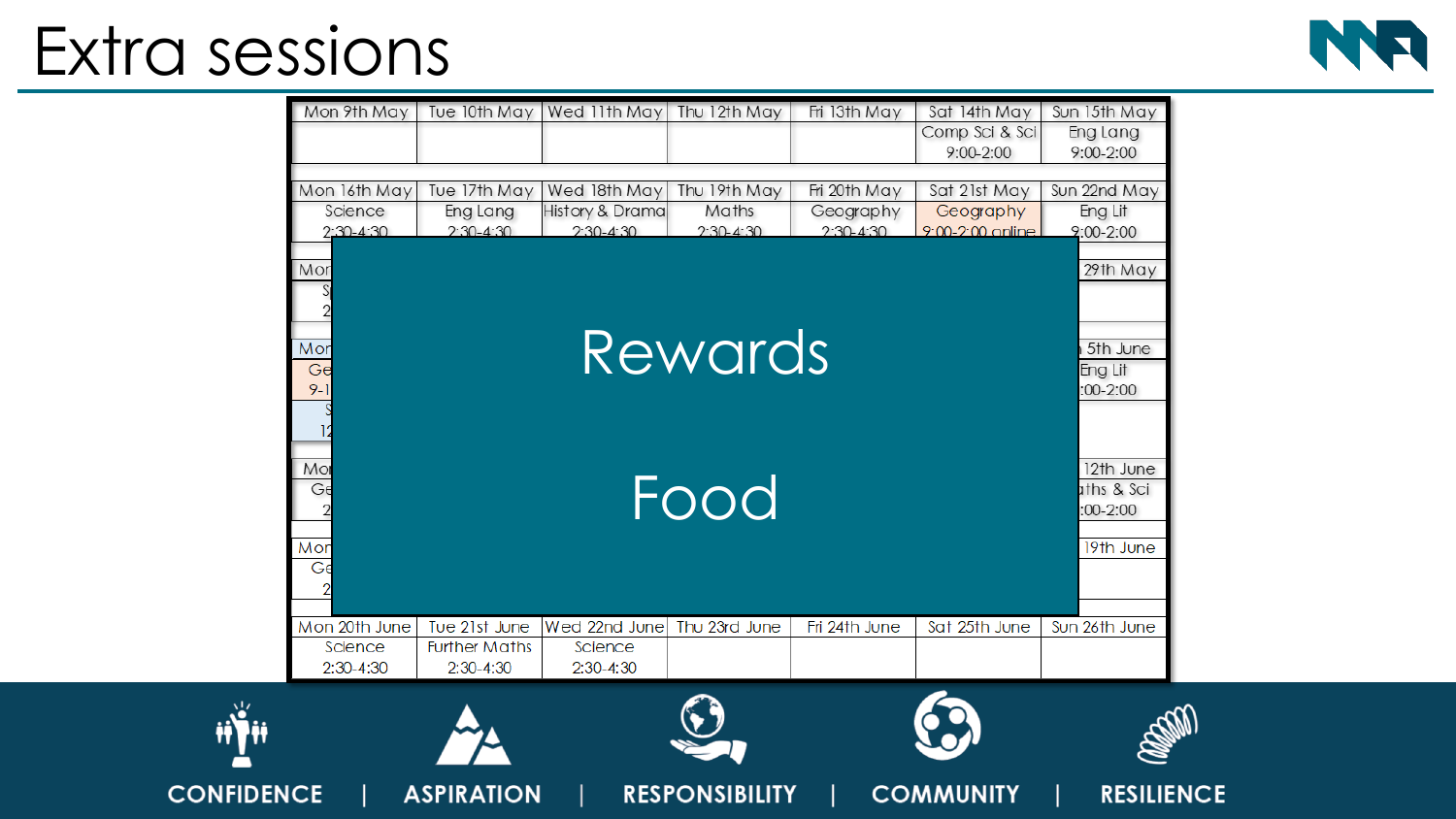### Exam schedule



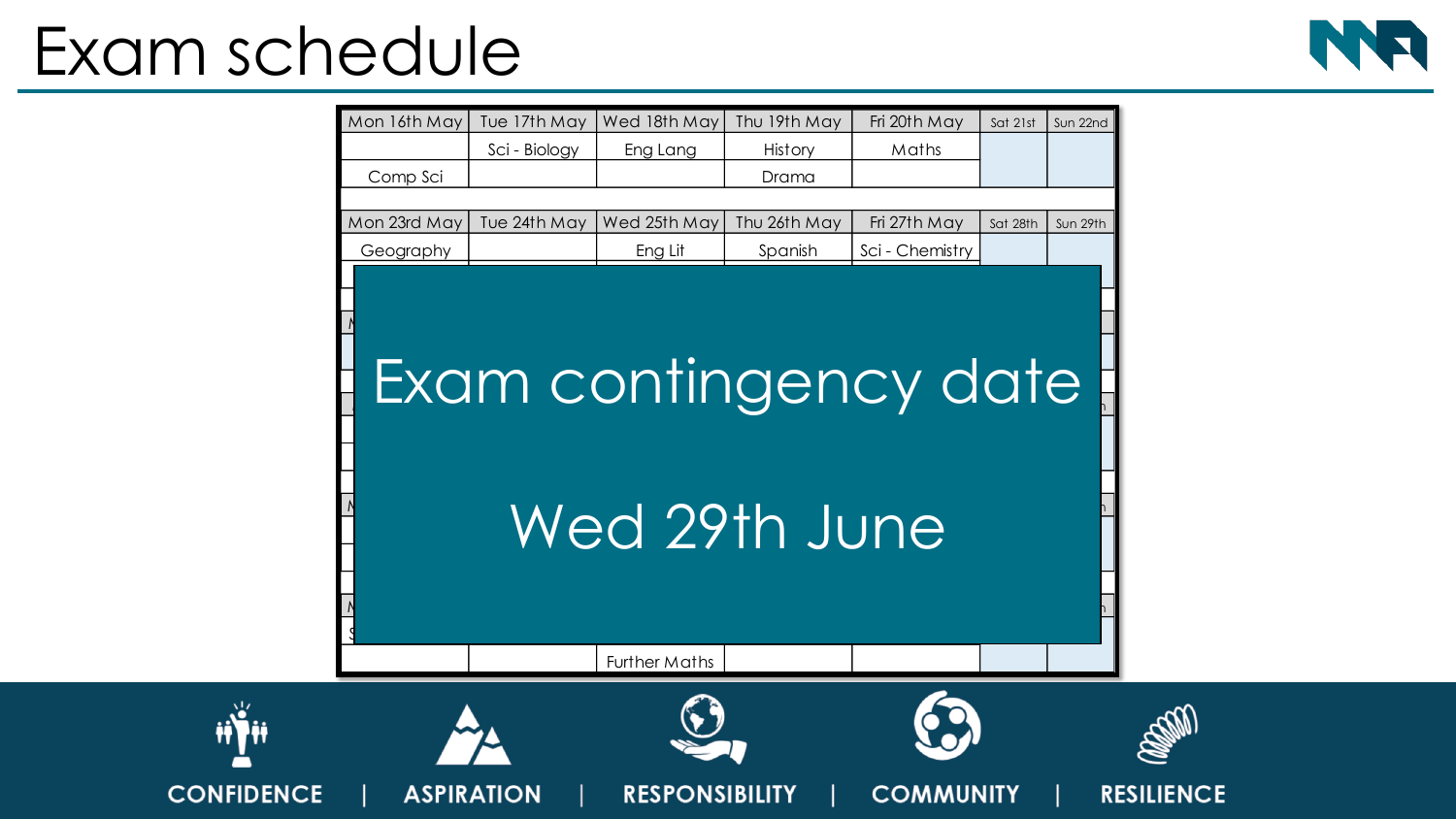# Extended P4

- Study Targeted P4 subject in grey
- 2 hours after school

**CONFIDENCE** 

Don't study the Targeted subject - go to 'normal' P4 to left (white)

**ASPIRATION** 

**RESPONSIBILITY** 

|                   | <b>Exam Date</b>       | Normal P4 (1hr)             | Targeted P4 (2hr)    |  |  |  |  |  |  |
|-------------------|------------------------|-----------------------------|----------------------|--|--|--|--|--|--|
|                   | Mon 16 May             | Science - Biology Paper 1   |                      |  |  |  |  |  |  |
|                   | Tue 17 May             | English Language            |                      |  |  |  |  |  |  |
| Extended Period 4 | Wed 18 May             | Gg/Ar/Eo/En/Ma              | History/Drama        |  |  |  |  |  |  |
|                   | Thu 19 May             | Maths                       |                      |  |  |  |  |  |  |
|                   | Fri 20 May             | Bs/Hs/St/Ms/Eo/Hi/En        | Geography            |  |  |  |  |  |  |
|                   |                        |                             |                      |  |  |  |  |  |  |
|                   | Mon 23 May             | Maths                       | <b>Media Studies</b> |  |  |  |  |  |  |
|                   | Tue 24 May             | <b>English Literature</b>   |                      |  |  |  |  |  |  |
|                   | Wed 25 May             | Cp/lt/En/MA/Sc              | Spanish              |  |  |  |  |  |  |
|                   | Thu 26 May             | Science - Chemistry Paper 1 |                      |  |  |  |  |  |  |
|                   | Fri 27 May             | Bs/Hs/St/Pm/Dr/Eo/Hi/En     |                      |  |  |  |  |  |  |
|                   | <b>Half Term Break</b> |                             |                      |  |  |  |  |  |  |
|                   | Mon 06 Jun             | Maths                       | Geography            |  |  |  |  |  |  |
|                   | Tue 07 Jun             | <b>English Literature</b>   |                      |  |  |  |  |  |  |
|                   | Wed 08 Jun             | Science - Physics Paper 1   |                      |  |  |  |  |  |  |
|                   | Thu 09 Jun             | English Language            |                      |  |  |  |  |  |  |
|                   | Fri 10 Jun             | Maths                       |                      |  |  |  |  |  |  |
|                   |                        |                             |                      |  |  |  |  |  |  |
|                   | Mon 13 Jun             |                             | Geography            |  |  |  |  |  |  |
|                   | Tue 14 Jun             | Science - Biology Paper 2   |                      |  |  |  |  |  |  |
|                   | Wed 15 Jun             | Science                     | <b>History</b>       |  |  |  |  |  |  |
|                   | Thu 16 Jun             |                             | Spanish              |  |  |  |  |  |  |
|                   | $\overline{Fi}$ 17 Jun | Science - Chemistry Paper 2 |                      |  |  |  |  |  |  |
|                   |                        |                             |                      |  |  |  |  |  |  |
|                   | Mon 20 Jun             | Science - Physics Paper 2   |                      |  |  |  |  |  |  |
|                   | Tue 21 Jun             |                             |                      |  |  |  |  |  |  |
|                   | Wed 22 Jun             | Science - Physics Paper 2   |                      |  |  |  |  |  |  |
|                   | Thu 23 Jun             |                             |                      |  |  |  |  |  |  |

**COMMUNITY** 





**RESILIENCE**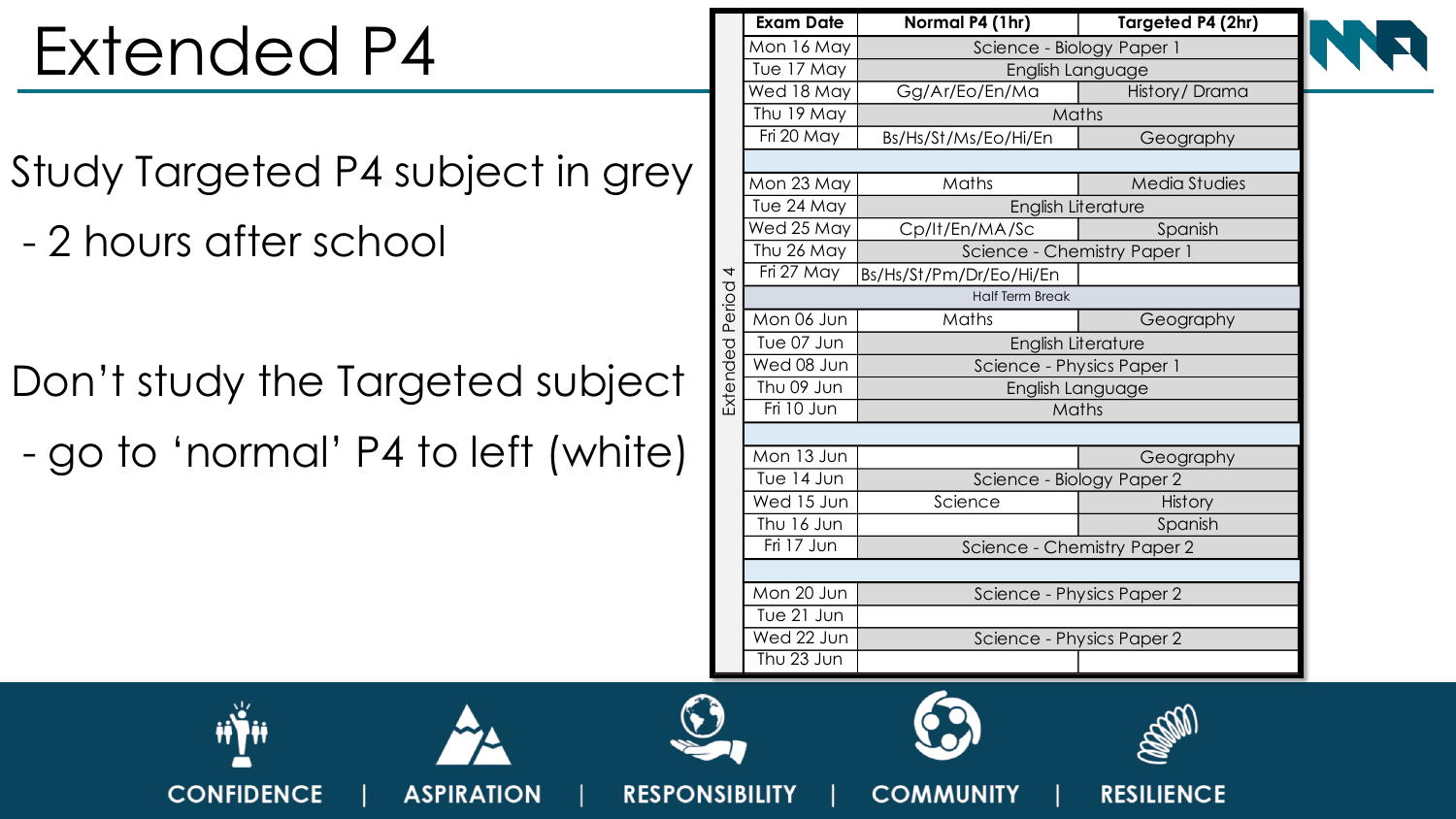#### Pre-exam boosters



#### **Morning**

08:00 – Breakfast served

08:20 – Pre-exam session start

08:45 – Pupils to Diner or Atrium

#### **Afternoon**

12:00 – Y11 lunch (with P2 staff)

12:25 – Pre-exam session start

12:45 – Pupils to Diner or Atrium

In Maths rooms

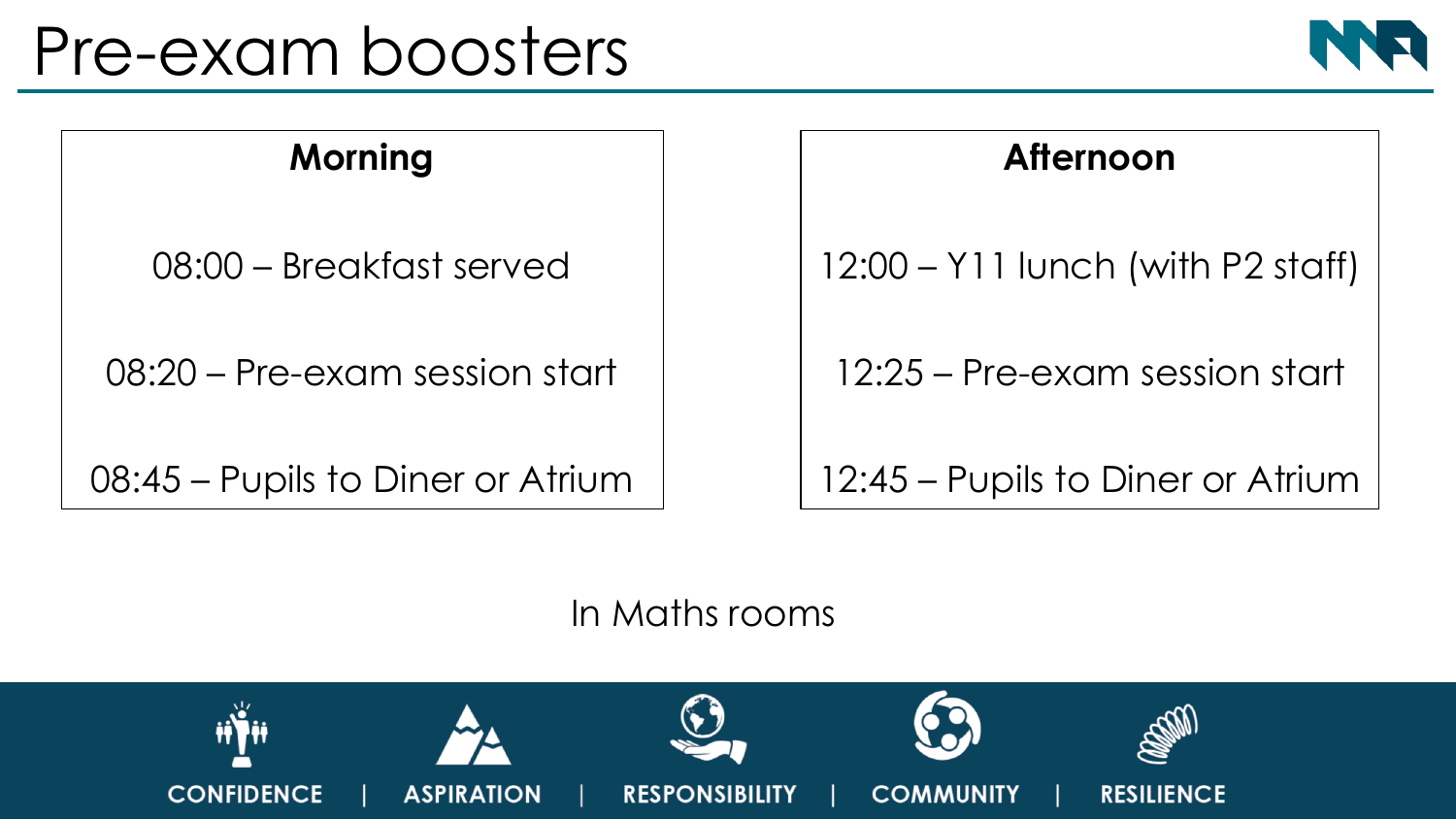## Exam regulations

- No mobile phone
- No watch
- No label on water bottle
- No toilet in first 30 minutes
- No toilet in last 30 minutes
- No notes / paper / writing
- Not be very late

#### Any breaches - malpractice

- zero on paper
- disqualified from all exams

NB: Missed exams cannot be rearranged



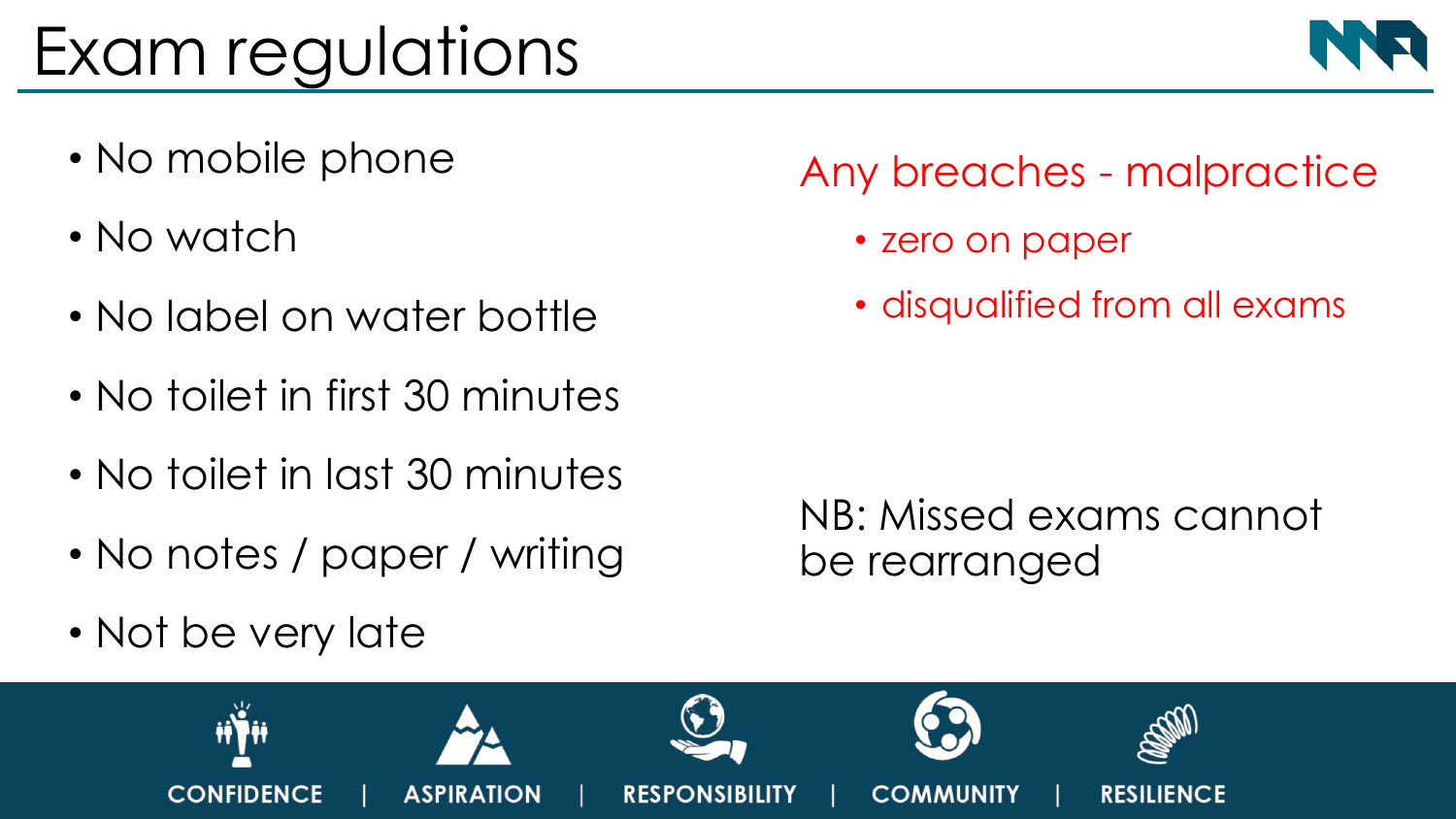## Exam stress tips for parents



Symptoms of Stress:

- Tearfulness, low mood
- Difficulty sleeping
- Erratic eating lack of appetite and/or overeating
- Inability to concentrate and forgetfulness
- Feeling unwell headache, stomach-ache, dizziness, fatigue

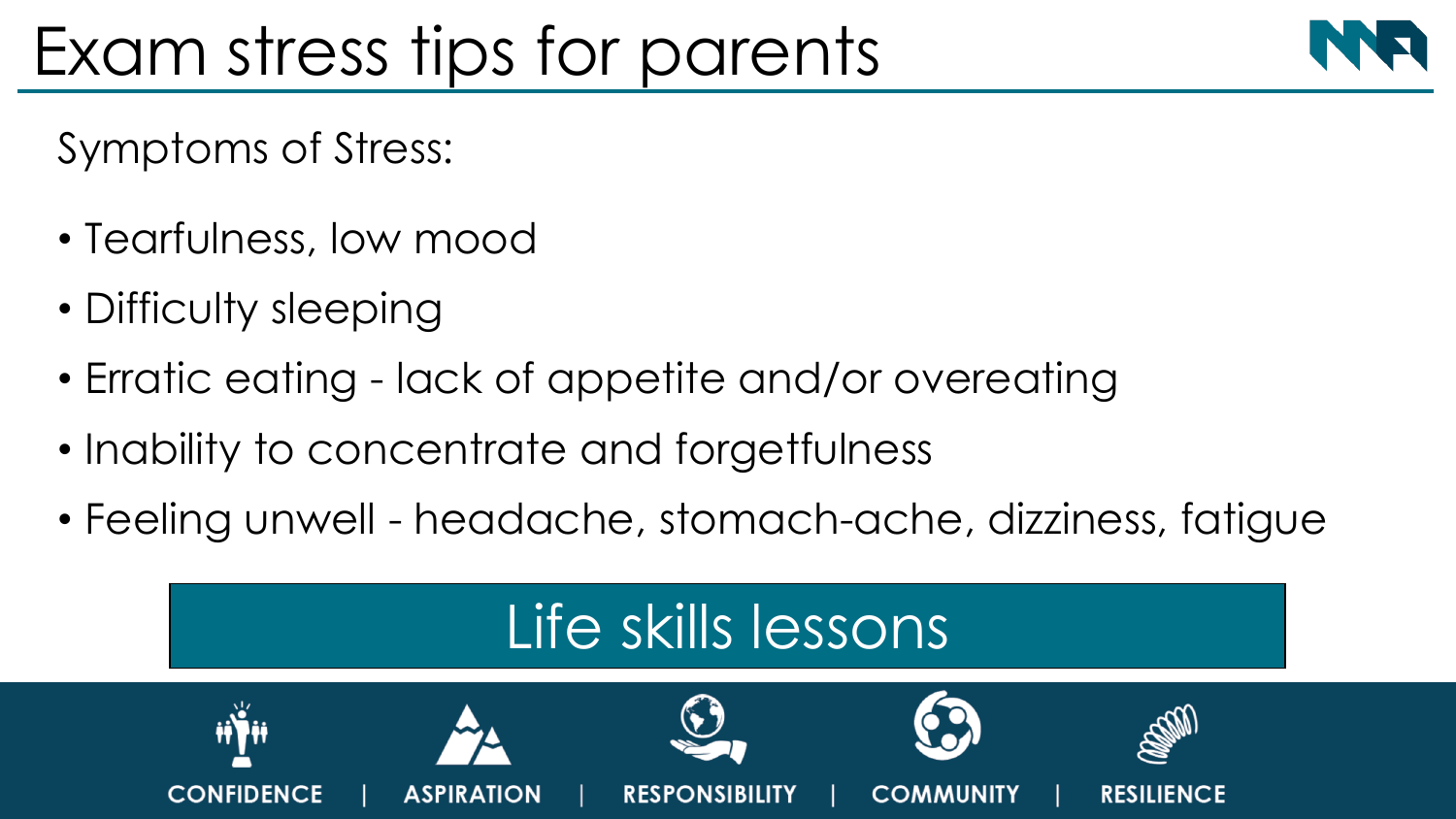## How parents can help



- Ensure your child is eating regular, balanced meals and keeping hydrated. This is important for energy, focus and concentration <https://www.nhs.uk/live-well/eat-well/>
- Make sure your child is taking regular, active breaks which takes them away from sitting at a computer screen. Consider a 5-10 minute break every 30-60 minutes <https://www.oxfordlearning.com/study-break-tips/>
- Encourage your child to engage in relaxation exercises, including breathing techniques. Mindfulness techniques help boost mood, aid concentration and improve focus [Calm zone | Childline](https://www.childline.org.uk/toolbox/calm-zone/)
- Help your child to implement a healthy sleep routine (8-10 hours per night for teens) to aid memory retention – much more helpful than staying up late and 'cramming'! [How to sleep well for teenagers | Evelina](https://www.evelinalondon.nhs.uk/our-services/hospital/sleep-medicine-department/how-to-sleep-well-for-teenagers.aspx?msclkid=f9b3ee6bd02911ecb43e40f9cd5636dd) London

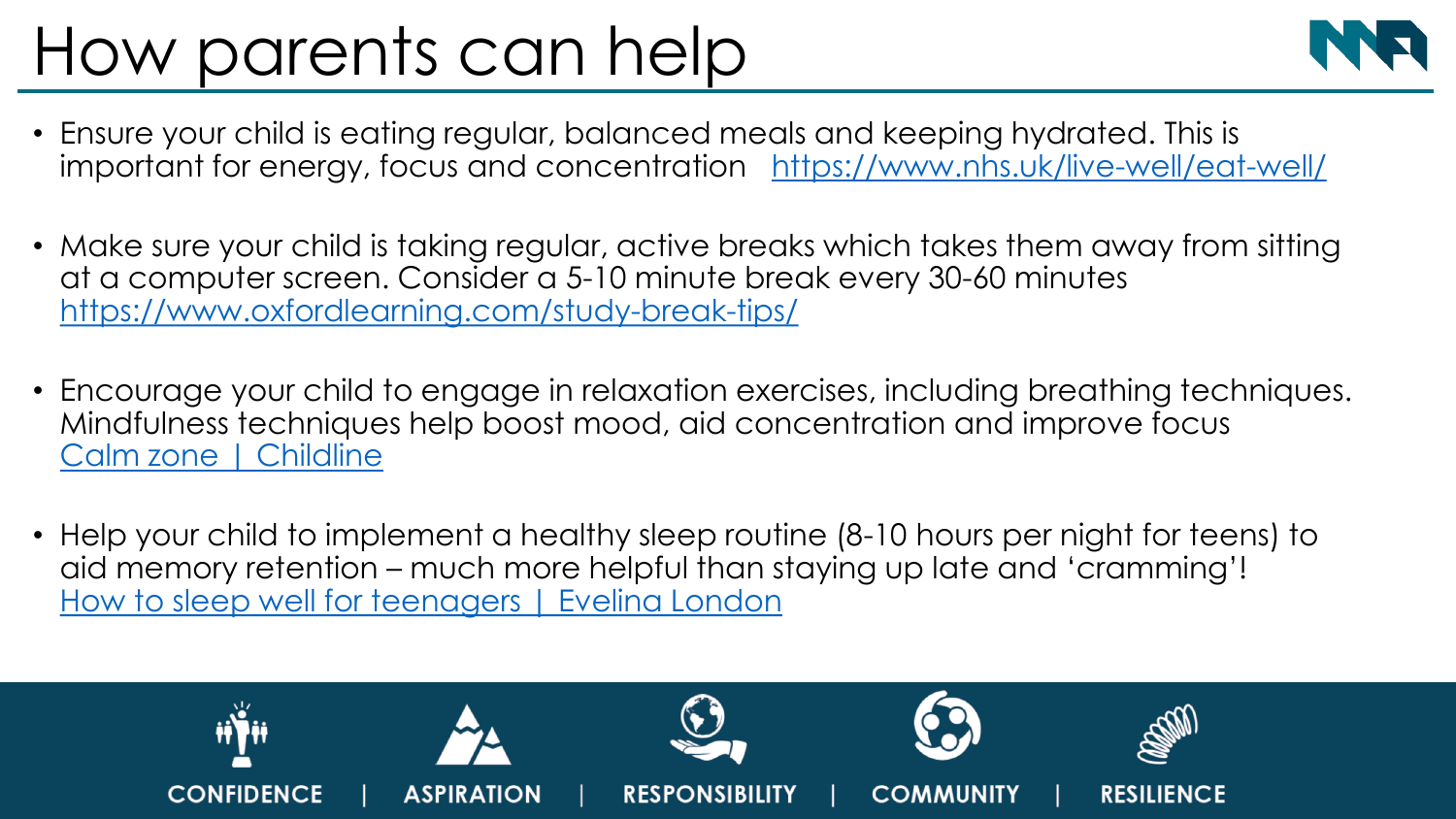## Mental Health Information



- For parents: Maltby Academy [Information for Parents/Carers](https://www.maltbyacademy.com/useful-information/safeguarding/information-for-parents/carers)
- For pupils: Maltby Academy [Information for Students](https://www.maltbyacademy.com/page/?title=Information+for+Students&pid=230)